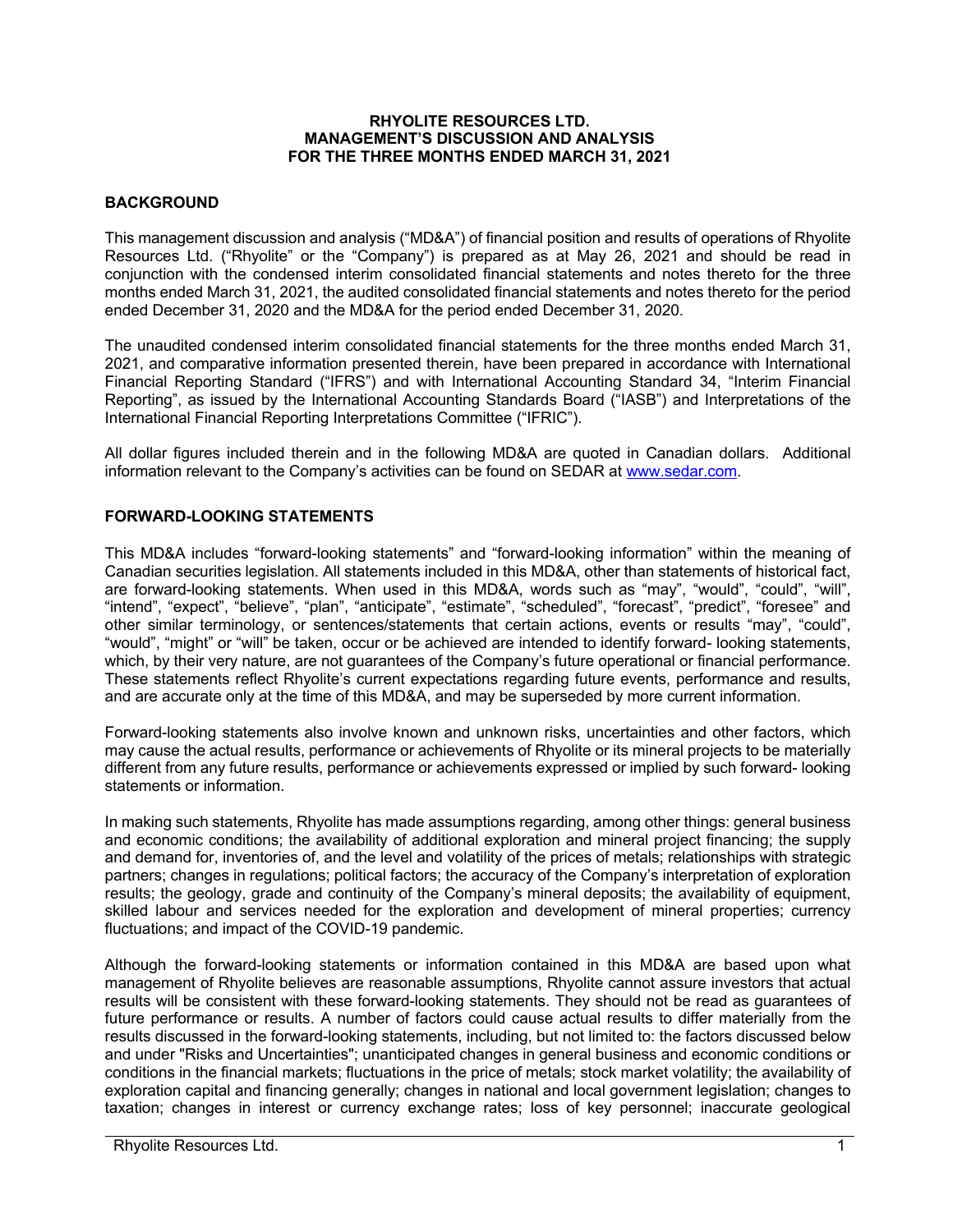assumptions; actual exploration results, interpretation of metallurgical characteristics of the mineralization, changes in project parameters as plans continue to be refined, future metal prices; competition; unavailability of materials and equipment; government action or delays in the receipt of permits or government approvals; industrial disturbances; and unanticipated events related to health, safety and environmental matters, including unknown impacts related to potential business disruptions stemming from the COVID-19 pandemic or another infectious illness.

Forward-looking information is designed to help readers understand management's current views of the Company's near and longer-term prospects, and it may not be appropriate for other purposes. Rhyolite will not update any forward-looking statements or forward-looking information unless required to by applicable securities laws.

The forward-looking statements contained herein are based on information available and are made as of May 26, 2021.

# **COMPANY OVERVIEW**

Rhyolite is an exploration company with claims to the Paxson Gold Property located in the State of Alaska and has joint ventures to earn up to 80% and 70% in the Brothers Project and Suku Passi Project respectively in Suriname. The Company is listed on the TSX Venture Exchange ("TSX-V") under the symbol "RYE".

## *Paxson Gold Property*

The Company holds mineral claims acquired through an internal staking program, in the Paxson Gold Property located in the eastern Alaska Range, southwest of Tok, Alaska. During the three-month period ended March 31, 2021, Rhyolite maintained its mineral claims and compiled geological data of the Paxson Gold Property for review by potential property partners.

In recent years, the Company has not undertaken significant exploration at the Paxson Gold Property except for claim and permitting maintenance as well as basic geological work. The Company is seeking an operating partner to fund the next phase of exploration of this property.

Exploration data for the Paxon Gold Property has been reviewed, verified and compiled by Richard A. Graham, P. Geol., a director of Rhyolite, who is a "qualified person" for the purpose of National Instrument 43-101, Standards of Disclosure for Mineral Projects.

# *Brothers Project*

On October 30, 2020, the Company completed the acquisition of 2777662 Ontario Ltd., a privately-held armslength company which holds an option to acquire an 80% interest in the Brothers Project in Suriname in exchange for 15,546,566 common shares in the Company (the "Brothers Transaction"). Upon closing of the Brothers Transaction, the Company assumed 2777662 Ontario Ltd.'s option to earn up to an 80% interest in the Brothers Project, which is exercisable by completing the following:

- US\$200,000 cash payment within six months of the closing of the Brothers Transaction for a 20% interest in the Project. As of the date of this report, US\$200,000 has been paid by the Company.
- Drill 3,000 meters with minimum committed work capital of US\$1 million within 18 months of the closing of the Brothers Transaction and cash payment of US\$300,000 for a 40% interest.
- Drill an additional 10,000 meters with minimum committed work capital of US\$3.5 million within 42 months of the closing of the Brothers Transaction, and cash payment of US\$400,000 for a 60% interest. If the Company does not earn a 60% interest in the Project, it will return the shares earned to date.
- Deliver a preliminary economic assessment ("PEA") within 66 months of closing of the Brothers Transaction and cash payment of US\$500,000 for a 70% interest.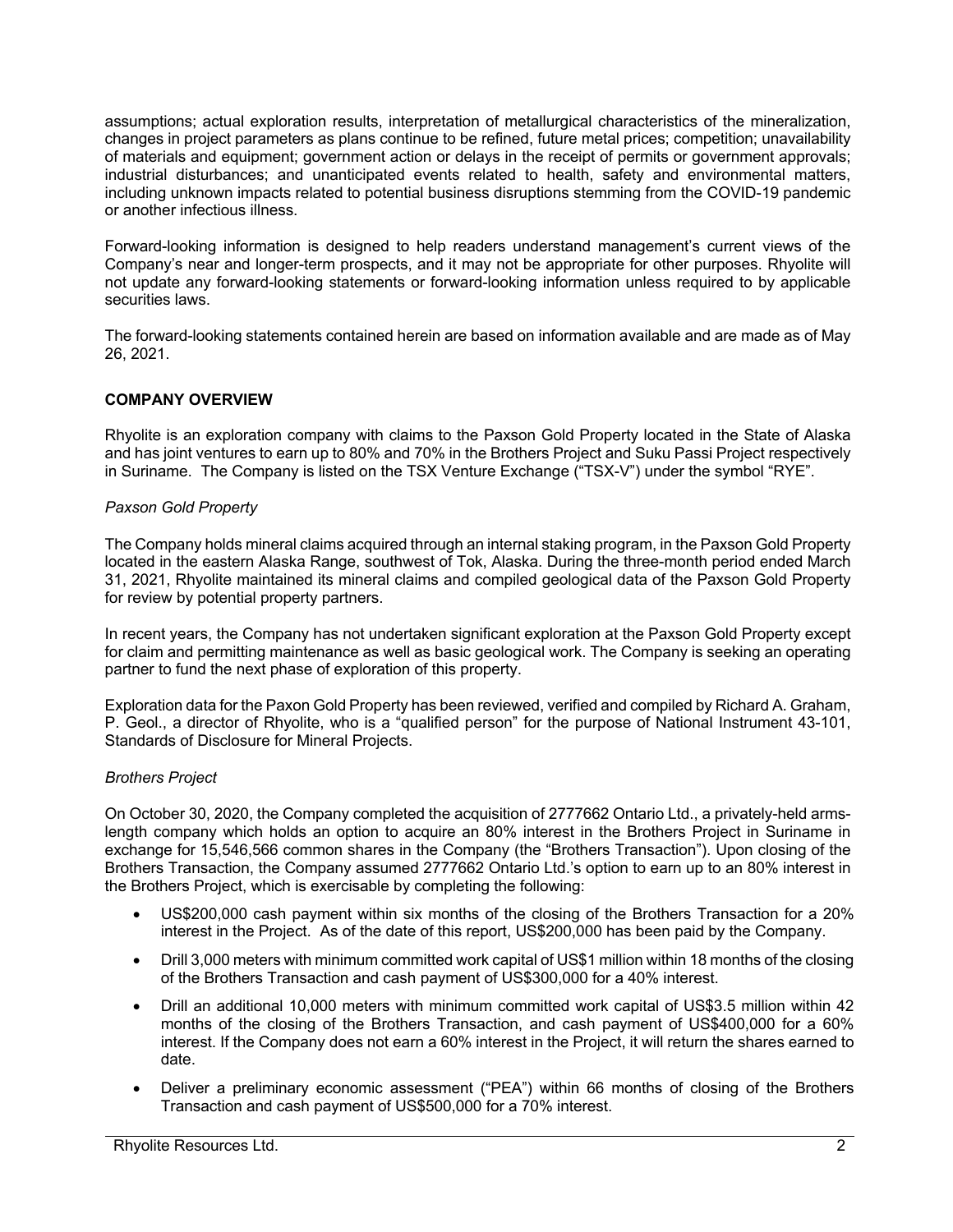- Deliver a feasibility study and cash payment of US\$1.25 million within 84 months of closing of the Brothers Transaction for a 75% interest.
- Within 5 business days after completion of a feasibility study, make a US\$2.5 million cash payment for an 80% interest.

The 96-square-kilometre Brothers Concession (the "Brothers Project" or "Brothers") is considered one of the more prospective projects on the Guiana Shield in Suriname. Mining and alluvial mining has occurred on the concession since 2009. Brothers is accessible by road and is located approximately 45 kilometres from Newmont's Merian Mine. Brothers is within the same general mineralized lithologic and structural setting as IAMGOLD's Rosebel Gold Mine and Newmont's Merian Mine.

The greenstone belt of the Guiana Shield is estimated to host approximately 110 million ounces of gold from Venezuela to Brazil.<sup>1</sup> The greenstone belt is part of the Trans-Amazonian orogenic cycle which represents a major deformational event centred around two billion years ago. The rocks of the Trans-Amazonian orogenic cycle and equivalent are a major source of gold production and resources in both South America and Africa, which were linked together prior to the opening of the Atlantic Ocean.

At Brothers, gold is associated with quartz veins that contain tourmaline and iron sulfides. Surrounding rocks are bleached or altered granitic rocks or felsic dikes or both. The vein sets appear to be brittle deformation with minimal shearing or ductile deformation. In the sedimentary rocks within a major shear zone are a second geologic setting that appears to contain potential gold deposits on the Brothers Concession.

## *Suku Passi Project*

On March 31, 2021, the Company completed the acquisition of 2765798 Ontario Ltd. ("ONCorp"), a privatelyheld arms-length company which consolidated the Suku Passi Concession and the Bob's Pit Concession (together the "Suku Passi Project, "SP Project" or "Suku Passi") in Suriname and holds an option to acquire a 70% interest in the Suku Passi Project. Under the terms of the purchase agreement, Rhyolite issued 3,500,000 common shares (the "Consideration") in consideration for all the outstanding share capital of ONCorp (the "Suku Passi Transaction").

Upon closing of the Suku Passi Transaction, Rhyolite assumed ONCorp's right to earn up to a 70% interest in the SP Project. The right is exercisable by completing the following:

## Suku Passi concession

For a 51% interest:

- Initial cash payment of US\$400,000 and issuance of the Consideration shares to the Vendors within 4 weeks from the date of the Suku Passi Joint Venture and Earn-in Agreement (the "SP Agreement Date"). As of the date of this report, US\$400,000 has been paid by the Company.
- Cash payment of US\$400,000 and committed work capital of US\$500,000 within 12 months of the SP Agreement Date
- Cash payment of US\$300,000, share payment of US\$100,000 and committed work capital of US\$1,000,000 within 24 months of the SP Agreement Date
- Cash payment of US\$300,000, share payment of US\$100,000 and committed work capital of US\$1,500,000 within 36 months of the SP Agreement Date
- Cash payment of US\$300,000, share payment of US\$100,000 and committed work capital of US\$2,000,000 within 48 months of the SP Agreement Date

<sup>1</sup> *Source: Bardoux, M., Moroney, M., and Robert, F., 2018. Gold mineralization in the Guiana Shield, Guiana and Suriname, South America: a field trip to the 14th biennial Society for Geology Applied to Mineral Deposits (SGA) meeting; Geological Survey of Canada, Open File 8351, 28 p. https://doi.org/10.4095/306546.*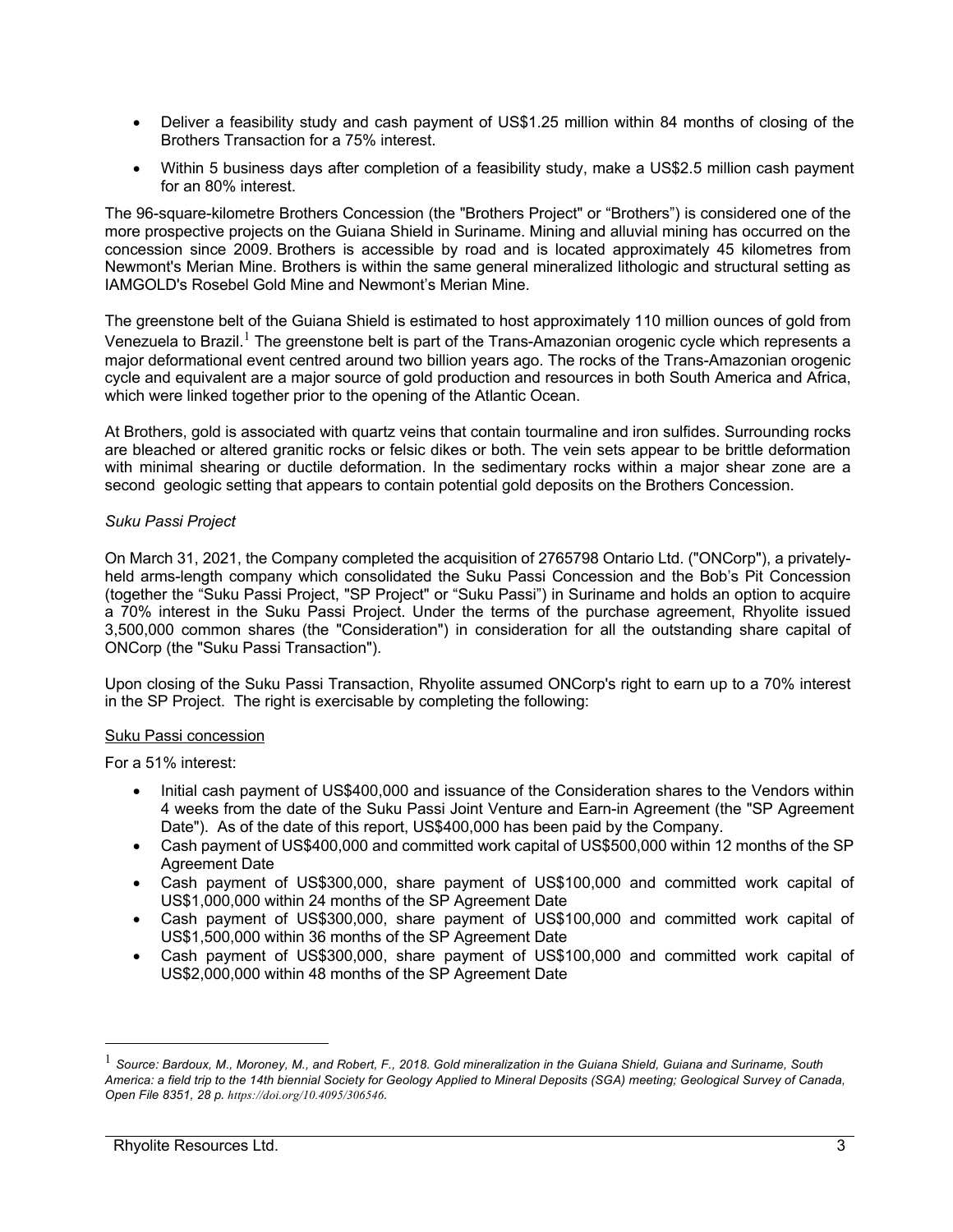For a 70% interest:

- Cash payment of US\$300,000, share payment of US\$100,000 and committed work capital of US\$2,500,000 within 60 months of the SP Agreement Date
- Deliver a pre-feasibility study ("PFS") and cash payment of US\$2,500,000 within 96 months of the SP Agreement Date

## Bob's Pit concession

For a 51% interest:

- Initial cash payment of US\$100,000 and issuance of the Consideration shares to the Vendors within 4 weeks from the date of the Bob's Joint Venture and Earn-in Agreement (the "Bob's Agreement Date"). As of the date of this report, US\$100,000 has been paid by the Company.
- Cash payment of US\$100,000 within 6 months of the Bob's Agreement Date
- Cash payment of US\$150,000, share payment of US\$50,000 and committed work capital of US\$200,000 on or prior to each of the 12-month, 24-month, 36-month, 48-month and 60-month anniversary of the Bob's Agreement Date

For a 70% interest:

• Deliver a PFS and cash payment of US\$750,000 within 96 months of the Bob's Agreement Date

The 335-square-kilometre land package held in five concessions consolidates for the first time the Suku Passi and Bob's concessions on the Guiana Shield in Suriname. The Suku Passi Project is accessible by road and is located approximately 20 kilometers from IAMGOLD's world-class Rosebel Mine.

The Suku Passi and Bob's mineralization extend to the north-northwest based on structural trends, smallscale mining, geophysical interpretation and auger data.

The mineralized zone is similar to the Rosebel mines and is defined by multiple quartz veins of varying grade and thickness within a siliceous altered rock. Based on channel and grab samples, the mineralized zone seen in the Suku Passi Pit is at least 30 meters in width and is open at depth and along strike in both directions. At the adjoining Bob's Pit, one channel sample panel of 17 meters in width averaged 9.5 grams per tonne and an adjoining panel was 32 meters of 2 grams per tonne. The panels appear to be a sequence of tension veins. In both pits, only small-scale mining with sluice boxes took place and the mining stopped when sap-rock was encountered due to the harder rock encountered.

Grab and channel sampling present a compelling case for the gold potential of Suku Passi. A total of 219 rock chip samples were collected with 19 samples having values greater than 1,000 parts per billion and a high value of 25.5 grams. At Bob's Pit, a total of 276 channel samples were also collected which returned significant gold values. Rhyolite will test around known mineralization exposed in the Suku Passi and Bob's pits, and conduct an airborne geophysical survey and Lidar survey. Drilling is expected to start in the long dry season after initial exploration and expansion of geophysical interpretation, geologic mapping, auger sampling and trenching.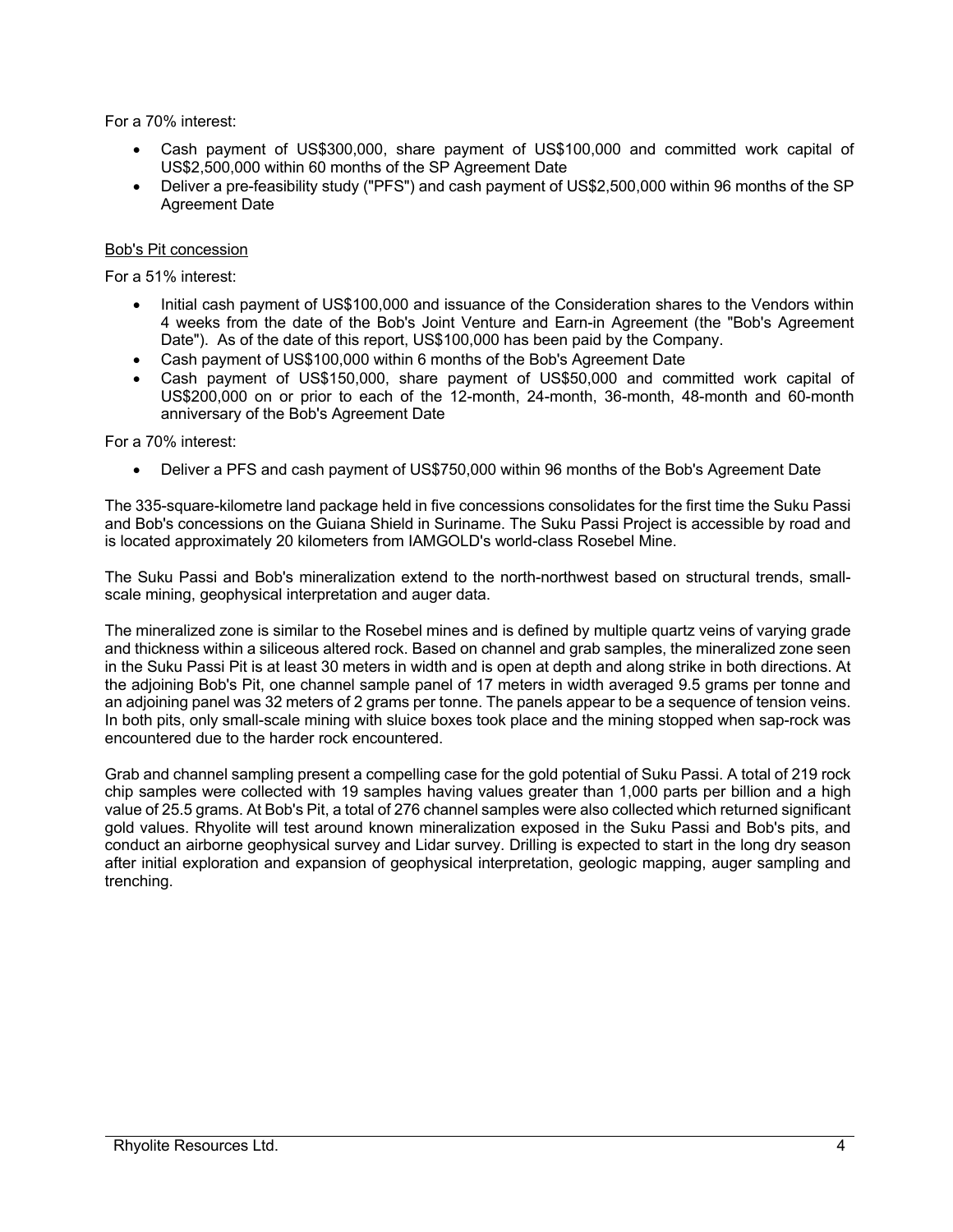

Source: Guyana Goldstrike; locations are approximate

*Brothers and Suku Passi are located on the prolific Guiana Shield.*

## **EXPLORATION UPDATE**

During the first quarter of 2021, the Company completed a Lidar survey to assess ground control in preparation for its drilling campaign at the Brothers Project. The information is being processed and compiled. New inversions were completed for geophysical interpretation and the Company is assessing the potential of conducting IP. The Company also carried out field work including sampling areas of small-scale mining and defining areas for ridge crest auger sampling and mapping of the surficial cover.

At Suku Passi, initial sampling and mapping was conducted on this newly acquired project. The Company has entered into a geophysical contract to conduct airborne magnetic and radiometric survey at the Suku Passi Project. A Lidar survey of the southern portion was completed during the quarter. The result is being processed and information is being compiled.

The Company is also working on camp planning to develop camps suitable for upcoming drilling campaigns and drilling logistics at both Brothers and Suku Passi.

The technical information in this MD&A pertaining to Brothers and Suku Passi has been reviewed, verified and approved by Dr. Dennis LaPoint, PhD who is a Qualified Person (QP) under National Instrument 43-101 "Standards of Disclosure for Mineral Projects". Dr. LaPoint is not considered to be independent for the purposes of National Instrument 43-101.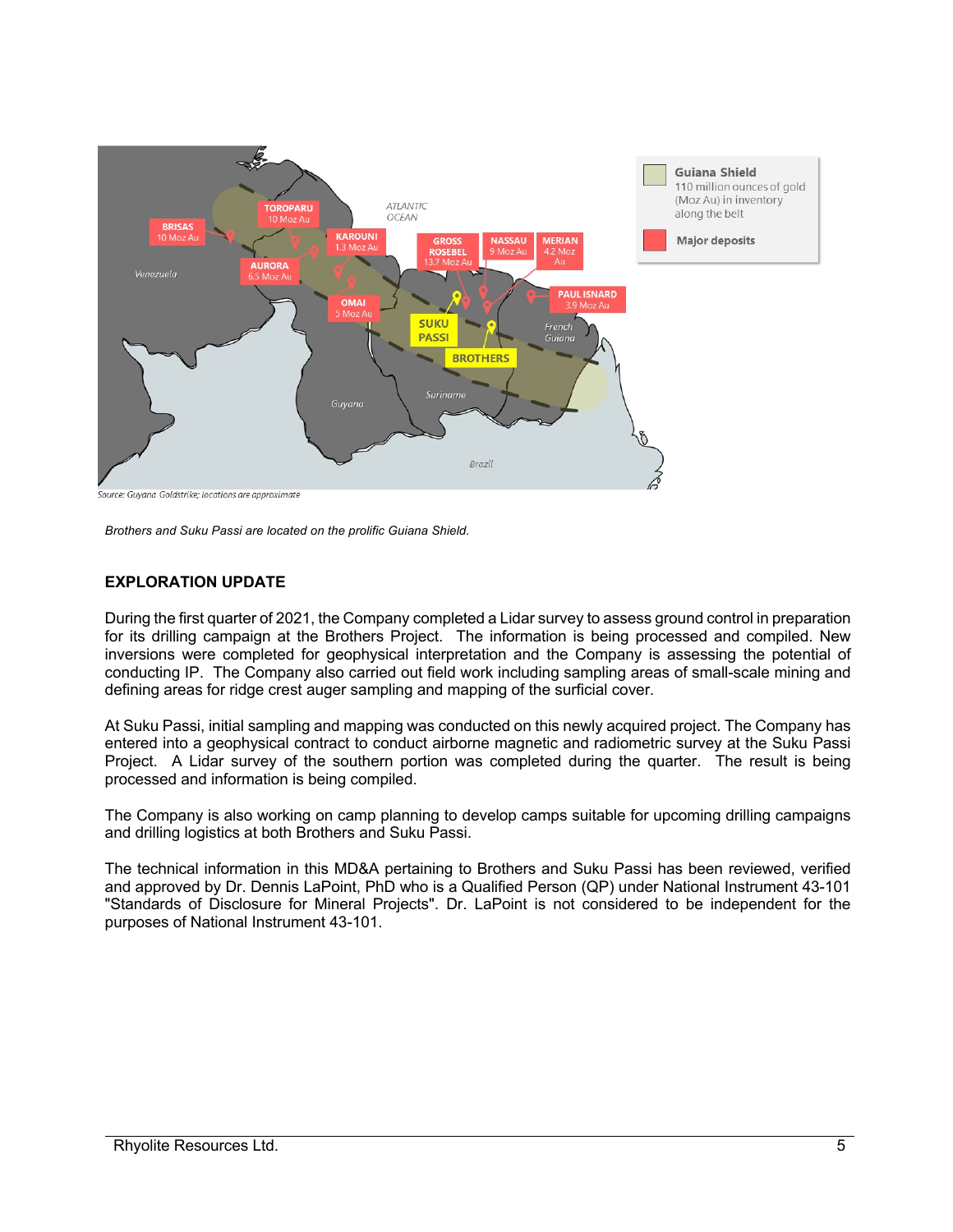# **SELECTED QUARTERLY INFORMATION**

The following table provides information for the eight fiscal quarters ended March 31, 2021:

|                                             | 2021         | March 31, December 31, September 30,<br>2020 |      | $2020^{(1)}$ | <b>June 30,</b><br>$2020^{(1)}$ |
|---------------------------------------------|--------------|----------------------------------------------|------|--------------|---------------------------------|
| Exploration and evaluation expenditures     | \$           | \$<br>9,412                                  | - \$ |              | \$                              |
| (Gain) loss on derivative instrument        | (630,000)    | 4,663,970                                    |      |              |                                 |
| General and administrative expenses         | 372,021      | 251,945                                      |      | 11,876       | 24,392                          |
| Net (income) loss                           | (257, 979)   | 4,925,327                                    |      | 11,876       | 24,392                          |
| (Income) loss per share - basic and diluted | (0.00)       | 0.08                                         |      | 0.00         | 0.00                            |
| <b>Total assets</b>                         | 13,371,022   | 9,943,515                                    |      | 2,565,509    | 2,580,117                       |
| <b>Total liabilities</b>                    | 756,480      | 74,452                                       |      | 13,745       | 16,477                          |
| Shareholders' equity                        | 12,614,542   | 9,869,063                                    |      | 2,551,764    | 2,563,640                       |
|                                             |              |                                              |      |              |                                 |
|                                             | March 31,    | December 31, September 30,                   |      |              | <b>June 30,</b>                 |
|                                             | $2020^{(1)}$ | $2019^{(1)}$                                 |      | $2019^{(1)}$ | $2019^{(1)}$                    |
| Exploration and evaluation expenditures     | \$           | \$<br>9,655                                  | - \$ | 2,863        | \$<br>21,715                    |
| Loss on derivative instrument               |              |                                              |      |              |                                 |
| General and administrative expenses         | 8,834        | 10,683                                       |      | 2,205        | 15,310                          |
| Net Loss                                    | 8,834        | 20,338                                       |      | 5,068        | 37,025                          |
| Loss per share - basic and diluted          | 0.00         | 0.00                                         |      | 0.00         | 0.00                            |
| Total assets                                | 2,593,171    | 2,604,731                                    |      | 2,634,235    | 2,642,052                       |
| <b>Total liabilities</b>                    | 5,139        | 7,865                                        |      | 17,031       | 19,780                          |
| Shareholders' equity                        | 2,588,032    | 2,596,866                                    |      | 2,617,204    | 2,622,272                       |

(1) During the period ended December 31, 2020, the Company changed its accounting policy from capitalizing exploration and evaluation acquisition costs to expensing such costs in the period the costs are incurred. The Company has applied the change in accounting policy on a retrospective basis and has therefore revised its prior period comparatives.

The changes in the Company's financial results on a quarter-by-quarter basis are primarily due to fluctuations in the level of activity of the Company's exploration and evaluation programs, project acquisitions and administration. The Company is a mineral exploration and development company and does not currently generate operating revenue.

#### Exploration and evaluation expenditures

The exploration and evaluation expenditures mainly represent costs incurred to maintain the license of the Paxson Gold Property. The project is in care and maintenance state during the eight quarters ended March 31, 2021. The higher costs incurred in the quarter ended June 30, 2019 represent travel costs to the Paxson Gold Property which was a one-time occurrence.

#### Gain/loss on derivative instrument

On March 21, 2021, Rhyolite entered into a definitive share purchase agreement with the shareholders of 2765798 Ontario Ltd. ("ONCorp") to acquire all of the outstanding share capital of ONCorp with the intention to assume ONCorp's options to earn a 70% interest in the Joint Venture Companies. The Joint Venture Companies together own 100% of the Suku Passi Project in Suriname. The Suku Passi Transaction was completed on March 31, 2021.

The acquisition of ONCorp was accounted for as an asset acquisition as the activities of ONCorp did not meet the definition of a business under *IFRS 3 Business Combinations*. The options to earn a 70% interest in the Joint Venture Companies were the only assets of ONCorp. The Company has acquired ONCorp's equityaccounted investees and therefore, applied *IFRS 9 Financial Instruments* to account for the acquisition of the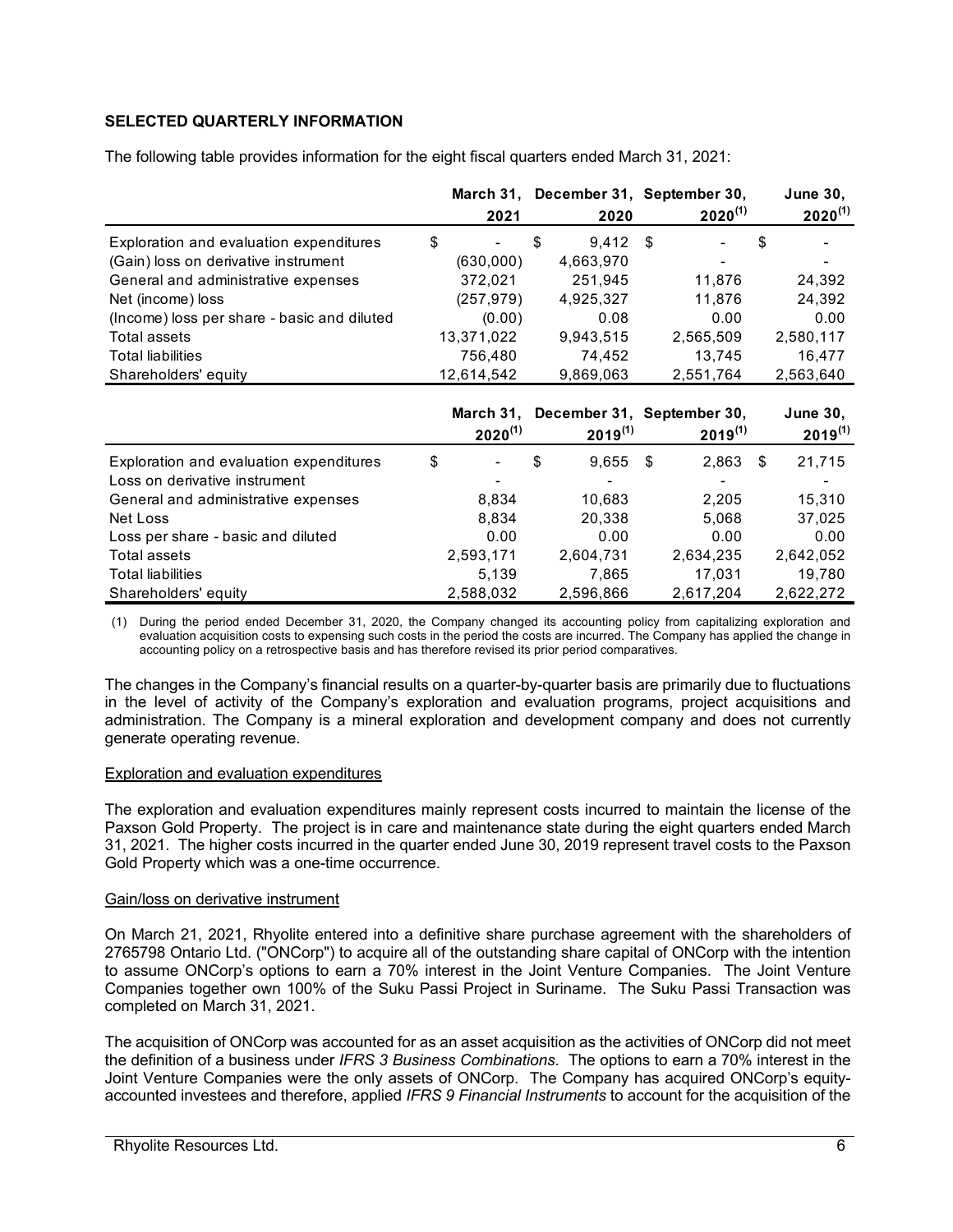financial asset. When the Company became party to the share purchase agreement on March 21, 2021, the agreement was accounted for as a derivative instrument as the Company was committed to deliver a fixed number of Rhyolite's shares on a future date, upon closing of the Suku Passi Transaction, with the value of the shares unknown at the time of signing.

Gain on derivative instrument for the quarter ended March 31, 2021 represents the change in value of the 3,500,000 Rhyolite shares issued to acquire 2765798 Ontario Ltd. in March 2021. When the Company became a party to the share purchase agreement on March 21, 2021, the Company's shares were valued at \$0.88 per share. When the Company issued the shares on March 31, 2021 upon closing of the Suku Passi Transaction, the Company's shares were valued at \$0.70 per share. The change in value was recognized as gain on derivative instrument for the period.

The Company completed a similar transaction in the fourth quarter of 2020 to acquire the options to the Brothers Project in Suriname. Loss on derivative instrument for the quarter ended December 31, 2020 represents the change in value of the 15,546,566 Rhyolite shares issued to acquire 2777662 Ontario Ltd. in October 2020. When the Company became a party to the share purchase agreement on October 13, 2020, the Company's shares were valued at \$0.20 per share. When the Company issued the shares on October 30, 2020 upon closing of the Brothers Transaction, the Company's shares were valued at \$0.50 per share. The change in value was recognized as loss on derivative instrument for the period.

### General and administrative expenses

General and administrative expenses fluctuate based on corporate activity. Prior to the acquisition of 2777662 Ontario Ltd. in October 2020, the Company was in care and maintenance state with minimal corporate and exploration activities. During the two most recent quarters, the Company has increased administration costs, listing and filing fees, professional fees, and salaries and benefits commensurate with the Company's increased activities during the period with the Brothers Transaction and the Suku Passi Transaction.

#### Total assets, equity and liabilities

The fluctuations in total assets and shareholders' equity generally reflect the timing and receipt of equity financing which increased cash resources in certain periods, while continued funding of the Company's operations decreased cash resources.

The increase in total assets and shareholders' equity for the two most recent quarters is mainly due to the acquisition of 2777662 Ontario Ltd. and 2765798 Ontario Ltd., and the November 2020 private placement where the Company raised \$4,500,000.

The investment in the Brothers Project and Suku Passi Project is accounted for using the equity method. Under the equity method, the investment in associates is initially recognized at cost and the carrying amount is increased or decreased to recognize the Company's share of the profit or loss of the investee after the date of acquisition. For the three-months ended March 31, 2021, the Company has accumulated the following costs for its equity-accounted-investee:

|                                                               | <b>Brothers</b><br><b>Project</b> | Suku Passi<br><b>Project</b> | Total       |
|---------------------------------------------------------------|-----------------------------------|------------------------------|-------------|
| Balance - December 31, 2020                                   | $3.312.412$ \$                    | $\overline{\phantom{a}}$     | \$3.312.412 |
| Acquisition cost - Rhyolite's shares issued to acquire ONCorp | $\overline{\phantom{a}}$          | 3,080,000                    | 3,080,000   |
| Earn-in payment (Note 9)                                      | $\overline{\phantom{0}}$          | 628.750                      | 628,750     |
| Earn-in expenditures                                          | 171.404                           | 137.276                      | 308,680     |
| <b>Balance - March 31, 2021</b>                               | 3.483.816                         | 3,846,026                    | \$7.329.842 |

Total liabilities mainly represent the Company's trade payables. The balance increased during the quarter ended March 31, 2021 due to initial cash payment of US\$500,000 (\$628,750) owing to the Vendors of the Suku Passi Project became due upon closing of the Suku Passi Transaction on March 31, 2021.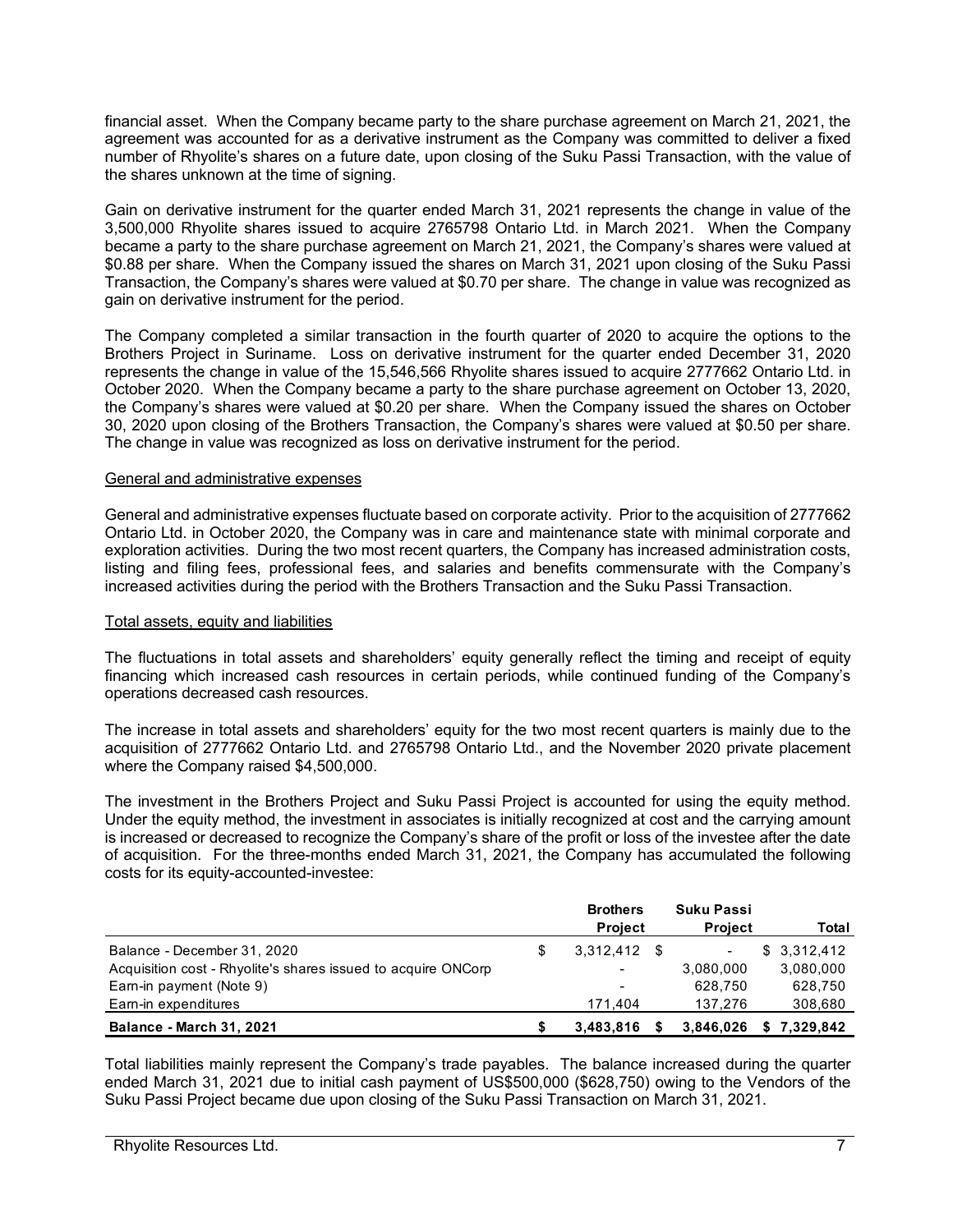### **RESULTS OF OPERATIONS**

|                                                              |    | Three months ended<br>March 31, |  |         |  |
|--------------------------------------------------------------|----|---------------------------------|--|---------|--|
|                                                              |    | 2021                            |  | 2020    |  |
| <b>Operating Expenses</b>                                    |    |                                 |  |         |  |
| Office administration and facilities                         | \$ | $32,500$ \$                     |  | 12,000  |  |
| Compliance and regulatory                                    |    | 25,638                          |  | 6,226   |  |
| Professional fees                                            |    | 240,988                         |  |         |  |
| Insurance                                                    |    | 2,838                           |  |         |  |
| Salaries and benefits                                        |    | 54,774                          |  |         |  |
| Office supplies and services                                 |    | 4,504                           |  | 313     |  |
| Investor relations                                           |    | 4,273                           |  | 180     |  |
| <b>Operating Loss</b>                                        |    | 365,515                         |  | 18,719  |  |
| Other                                                        |    |                                 |  |         |  |
| Gain on derivative instrument                                |    | (630,000)                       |  |         |  |
| Foreign exchange loss                                        |    | 7,408                           |  |         |  |
| Interest income                                              |    | (902)                           |  | (9,885) |  |
| (Income) loss and comprehensive (income) loss for the period | \$ | $(257, 979)$ \$                 |  | 8,834   |  |
| Basic and diluted (earnings) loss per share                  | S  | $(0.00)$ \$                     |  | 0.00    |  |

### **First Quarter Results – Three months ended March 31, 2021 compared to the three months ended March 31, 2020**

General and administration expenses increased for the quarter ended March 31, 2021 compared to the same quarter in 2020 due to the addition of Brothers Project in the fourth quarter of 2020 and the acquisition of Suku Passi Project in the first quarter of 2021. The operations of the joint venture projects resulted in increased management and corporate services, transfer agent services, listing and filing fees, professional fees, and personnel costs. Professional fees for the three-months ended March 31, 2021 include \$180,000 financial advisory fees paid to the Company's financial advisor. Before the acquisition of the options, the Company had negligible operating activities and only incurred minimum required expenditures to remain a publicly-listed entity.

Gain on derivative instrument for the quarter ended March 31, 2021 represents the change in value of the 3,500,000 Rhyolite shares issued to acquire 2765798 Ontario Ltd. in March 2021. When the Company became a party to the share purchase agreement on March 21, 2021, the Company's shares were valued at \$0.88 per share. When the Company issued the shares on March 31, 2021 upon closing of the Suku Passi Transaction, the Company's shares were valued at \$0.70 per share. The change in value was recognized as gain on derivative instrument for the period.

Interest income decreased in the quarter ended March 31, 2021 compared to the same quarter in 2020 mainly due to decrease in benchmark interest rates earned on cash balances.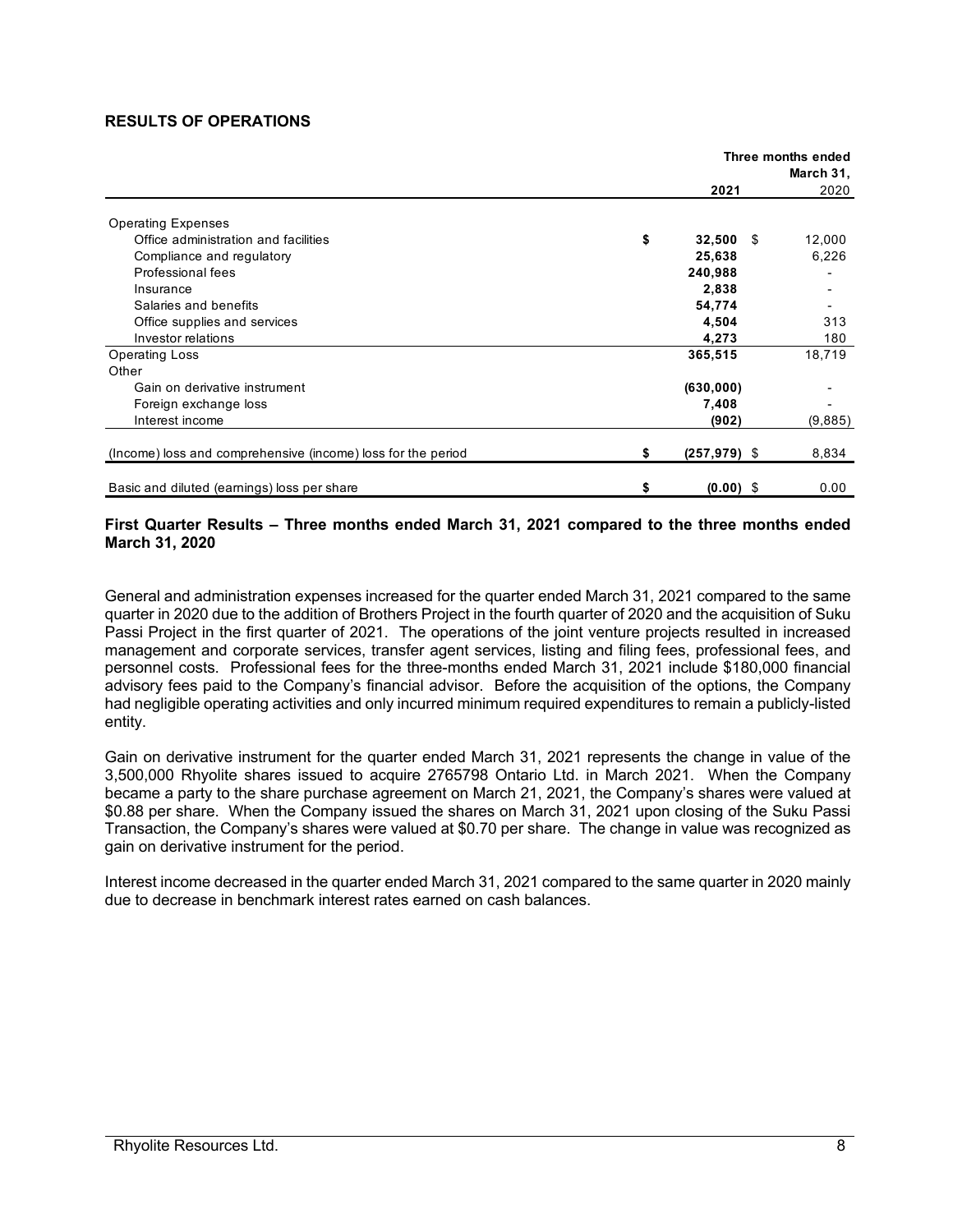## **FINANCIAL CONDITION, LIQUIDITY AND CAPITAL RESOURCES**

At March 31, 2021, the Company had cash and cash equivalents of approximately \$6.0 million (December 31, 2020 - \$6.4 million) to apply against short-term business requirements and current liabilities of \$756,480 (December 31, 2020 - \$74,452).

As of March 31, 2021, the Company believed that it had adequate resources to maintain its minimum nearterm obligations, including joint venture earn-in expenditures and general corporate activities, based on its cash position, and the ability to pursue additional sources of financing, including equity placements.

The Company currently has no source of operating cash flow and has no assurance that additional funding will be available to it for additional exploration and development programs at its properties, or to enable the Company to fulfil its obligations under any applicable agreements. The ability of the Company to continue as a going concern is dependent on its ability to obtain additional sources of financing to successfully explore and evaluate its mineral properties and, ultimately, to achieve profitable operations. Failure to obtain such additional financing could result in delay or indefinite postponement of further exploration of the Company's properties and the possible loss of title to such properties. In addition, the spread of COVID-19 globally has caused and continues to cause considerable disruptions to the world economy, including financial markets and commodity prices and could adversely impact the Company's ability to carry out plans to obtain additional financing. It is not possible for the Company to predict the duration or magnitude of the adverse results of the outbreak and its effects on the Company's ability to raise capital or conduct exploration activities.

## **RELATED PARTY TRANSACTIONS**

The Company is party to a corporate service agreement with Earlston Management Corp. ("Earlston"), a company that provides key management services to the Company. The Company pays Earlston a fee of \$12,500 per month (from February to March 2021) and \$7,500 per month (in January 2021) and out-of-pocket costs for standard management and office services. Earlston also provides occasional consulting, project management or other support services which are billed separately from the standard rate. The Company incurred \$32,500 in office administration and facilities expenditures provided by Earlston for the three months ended March 31, 2021 (2020 – \$12,000).

Accounts payable and accrued liabilities as at March 31, 2021 includes \$13,248 (December 31, 2020 - \$8,018) in amounts owing to Earlston.

## *Key Management Compensation*

Key management personnel are persons responsible for planning, directing and controlling the activities of an entity, and include certain directors and officers.

|                       | Three months ended<br>March 31, |      |  |  |
|-----------------------|---------------------------------|------|--|--|
|                       | 2021                            | 2020 |  |  |
| Salaries and benefits | 50,000<br>S                     | -    |  |  |

## **CAPITAL MANAGEMENT**

The Company defines its capital as its shareholders' equity. It manages its capital structure and makes adjustments to it, based on the funds available to the Company, in order to support the acquisition, exploration and development of mineral properties. The Board of Directors does not establish quantitative return on capital criteria for management, but rather relies on the expertise of the Company's management to sustain future development of the business.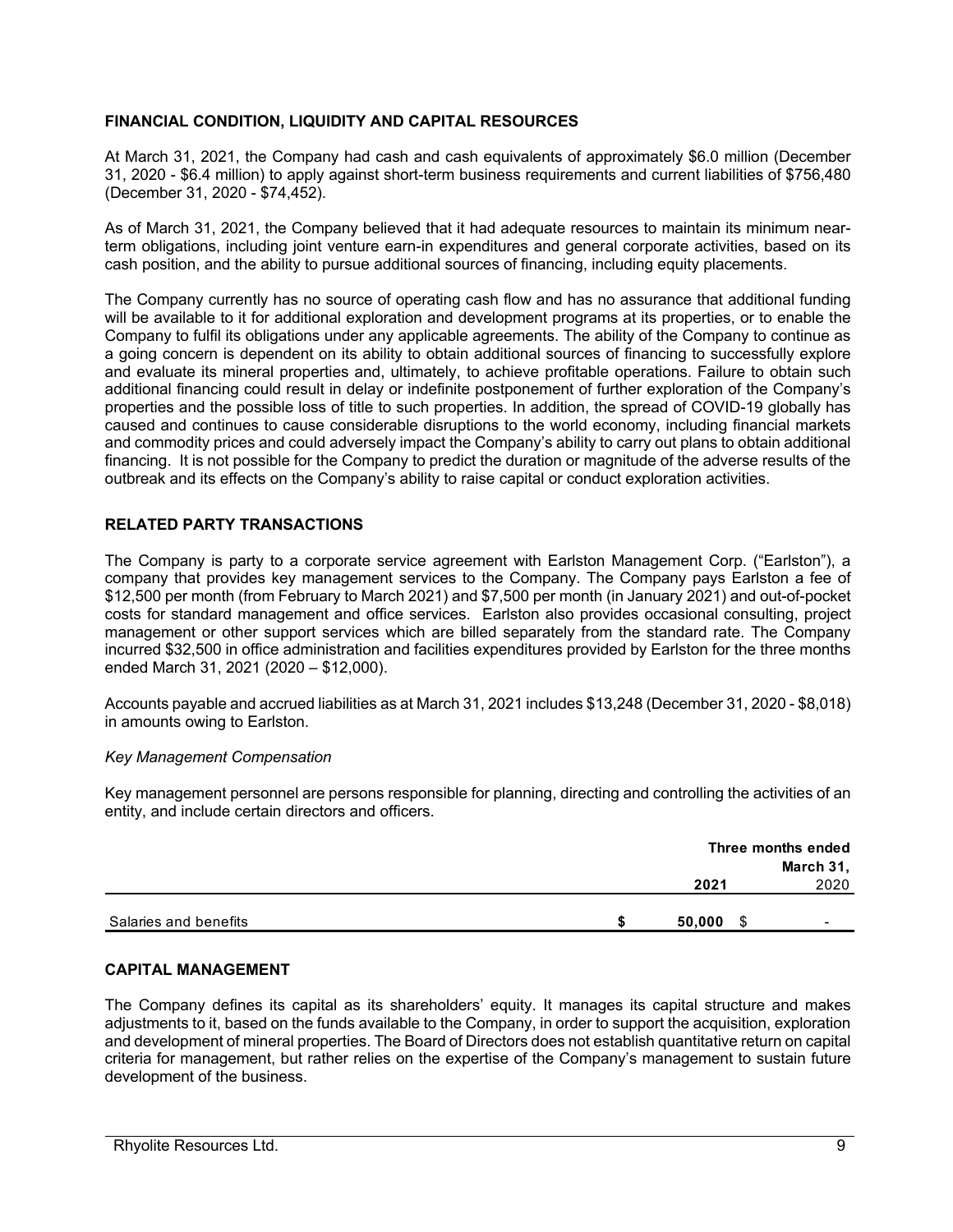The properties in which the Company currently has interests are in the exploration stage, as a result, the Company is dependent upon external financings to fund activities. The Company will seek to raise additional amounts as needed by way of equity financing or debt to carry out its planned corporate development and exploration programs and to pay for general administrative costs.

Management reviews its capital management approach on an ongoing basis and believes that this approach, given the relative size of the Company, is reasonable. The Company's investment policy is to hold cash in interest-bearing bank accounts or highly liquid short-term interest-bearing investments with maturities of one year or less and which can be liquidated at any time without penalties. The Company is not subject to externally imposed capital requirements and does not have exposure to asset-backed commercial paper or similar products. There have been no changes to the Company's approach to capital management during the period ended March 31, 2021.

# **FINANCIAL INSTRUMENTS AND RISK MANAGEMENT**

As at March 31, 2021, the Company's financial instruments comprise cash, amounts receivable and accounts payable and accrued liabilities. The fair values of amounts receivable and accounts payable and accrued liabilities approximate their carrying values due to their short-term maturity. Fair values of financial instruments are classified in a fair value hierarchy based on the inputs used to determine fair values.

# **OUTSTANDING SHARE DATA**

As of the date of this MD&A, the Company has 86,543,766 common shares and no stock options outstanding.

## **OFF-BALANCE SHEET ARRANGEMENTS**

During the period ended March 31, 2021, the Company was not a party to any off-balance sheet arrangements that have, or are reasonably likely to have, a current or future effect on the results of operations, financial condition, capital expenditures, liquidity or capital resources of the Company.

# **PROPOSED TRANSACTIONS**

There are no proposed transactions that have not been disclosed herein.

## **USE OF ESTIMATES**

The preparation of financial statements in conformity with IFRS requires management to make estimates and assumptions that affect the reported amounts of assets and liabilities at the date of the financial statements and the reported amounts of revenues and expenses during the reporting period. Actual results may differ from those estimates. Estimates are reviewed on an ongoing basis based on historical experience and other factors that are considered to be relevant under the circumstances. Revisions to estimates on the resulting effects of the carrying amounts of the Company's assets and liabilities are accounted for prospectively.

All of the Company's significant accounting policies and estimates are included in Note 3 of its audited consolidated financial statements for the six month period ended December 31, 2020.

## **CHANGES IN ACCOUNTING POLICIES AND NEW ACCOUNTING STANDARDS AND INTERPRETATIONS**

During the period ended December 31, 2020, the Company has changed its accounting policy from capitalizing exploration and evaluation asset acquisition costs to expensing such costs in the period the costs are incurred. The Company believes that expensing exploration and evaluation acquisition costs as incurred